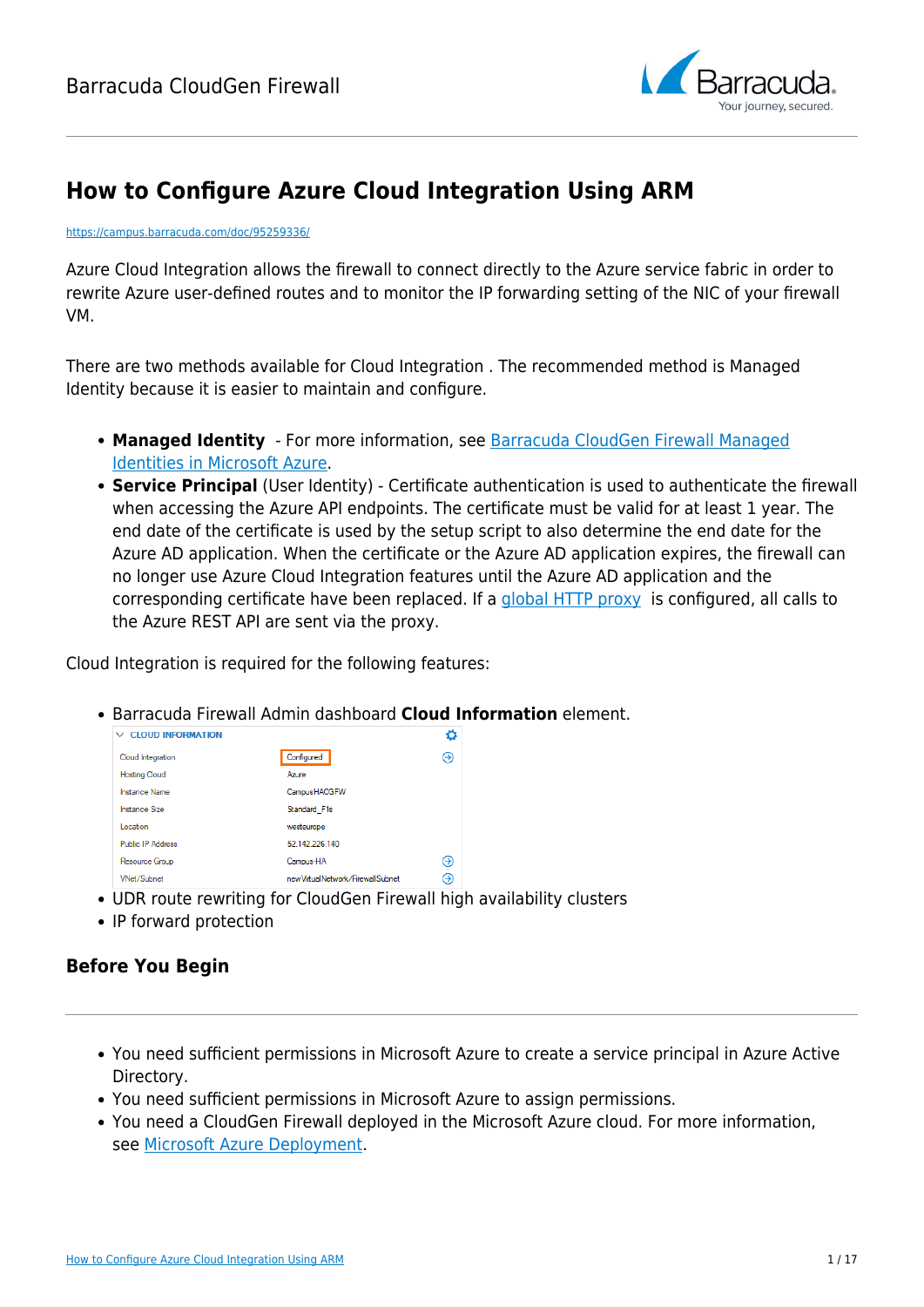

#### **Step 1. Create the Azure Management Certificate**

For the firewall to be able to connect to the Azure backend, you must create and upload a management certificate. The certificate must be valid for at least two years.

You can create such a certificate either in Barracuda Firewall Admin or on the CLI using SSH. Follow Step 1.1 to create in Firewall Admin or Step 1.2 to create on the CLI.

#### **Step 1.1 Create the Azure Management Certificate in Barracuda Firewall Admin**

Follow this step to create the management certificate in Barracuda Firewall Admin.

- 1. Log into the firewall via Firewall Admin.
- 2. Go to **CONFIGURATION > Configuration Tree > Advanced Configuration > Certificate Store**.
- 3. Click **Lock**.
- 4. Right-click in the **Certificate Store** section.
- 5. Select **Create Self Signed Certificate**.

| 10.17.94.215                              | $\times$<br>CA-804-Release             |                         |                   |                             |
|-------------------------------------------|----------------------------------------|-------------------------|-------------------|-----------------------------|
| <b>DASHBOARD</b>                          | <b>CONFIGURATION</b><br><b>CONTROL</b> | <b>FIREWALL</b><br>LOGS | <b>STATISTICS</b> | <b>SSH</b><br><b>EVENTS</b> |
| . Configuration<br>෬<br><b>Contract</b>   | Certificate $\times$<br><b>Store</b>   |                         |                   |                             |
| <b>Certificate Store</b><br>$\frac{1}{2}$ |                                        |                         |                   |                             |
| Name                                      | Subject                                | <b>Issuer</b>           |                   | Is CA Has Ex                |

| Create Self Signed Certificate       |                    |
|--------------------------------------|--------------------|
| Import a new Certificate Store Entry | ⋗                  |
| <b>Show Filter</b>                   | <ctrl o=""></ctrl> |
| Find                                 | $<$ Ctrl F $>$     |
| <b>Print List</b>                    |                    |
| Columns                              |                    |

- 6. The **Create Self Signed Certificate window** opens.
- 7. Enter a name and click **Create**.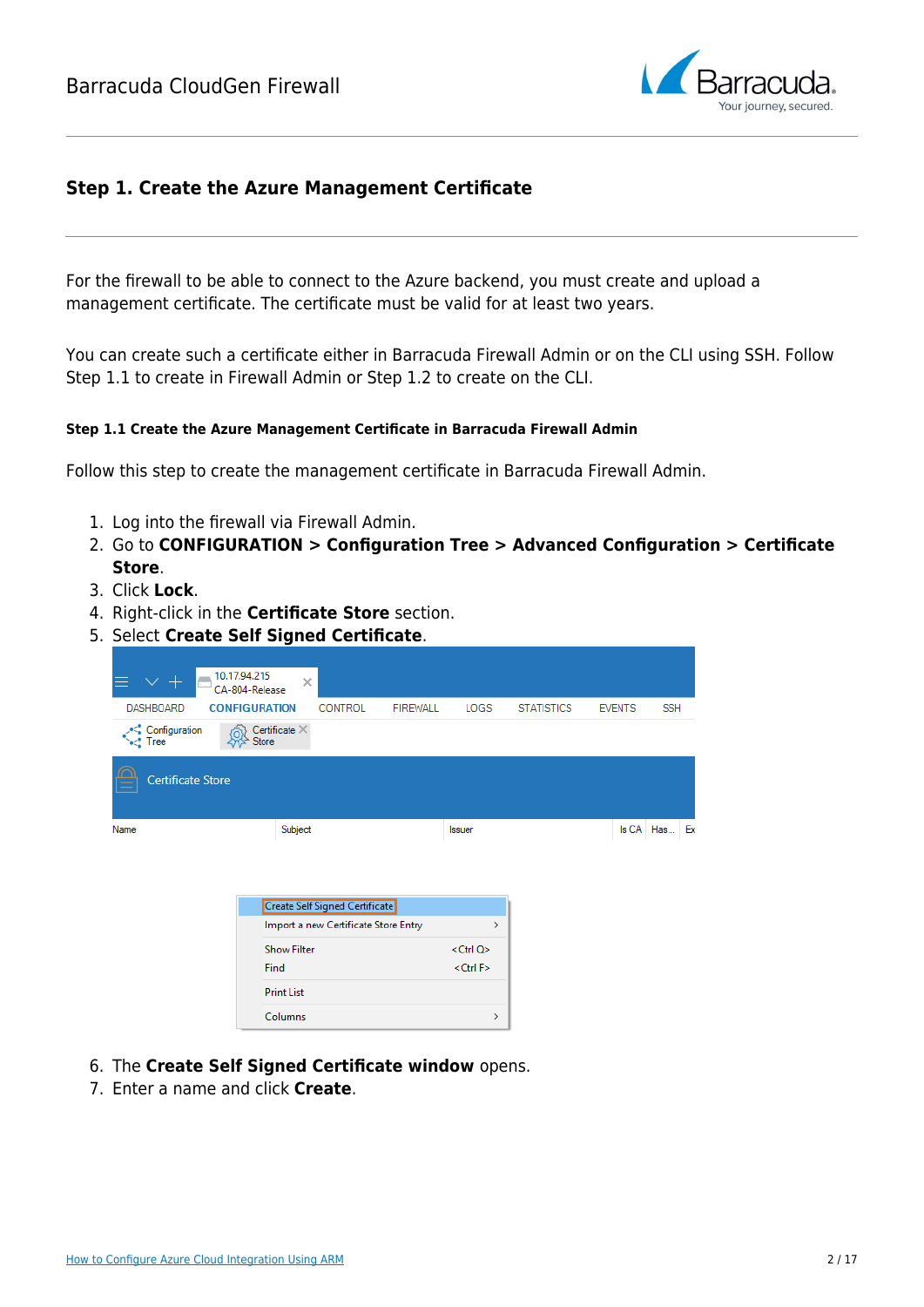

| General            |                   |                    |              |    |                                              |
|--------------------|-------------------|--------------------|--------------|----|----------------------------------------------|
| Name               | CampusCertificate |                    |              |    |                                              |
| Comment            |                   |                    |              |    |                                              |
| <b>Private Key</b> |                   |                    |              |    |                                              |
| Key Length (Bits)  |                   | 2048               | Create       |    | Import Key                                   |
| Key Hash           | $\mathbf 0$       |                    |              |    | $\blacktriangle$<br>$\overline{\phantom{0}}$ |
| Subject - Issuer   |                   |                    |              |    |                                              |
| Name [CN]          |                   |                    | Country [C]  |    |                                              |
| State [ST]         |                   |                    | Location [L] |    |                                              |
| Org. [O]           |                   |                    | Unit [OU]    |    |                                              |
| Email [E]          |                   |                    | SubAltName   |    |                                              |
| Use Time Scope     | ✓                 | 01.01.1970<br>From | $\boxplus$ – | To | 01.01.1970<br>$\boxplus$ –                   |
| <b>Properties</b>  |                   |                    |              |    |                                              |
| Key                | Value             |                    |              |    |                                              |
|                    |                   |                    |              |    |                                              |
|                    |                   |                    |              |    |                                              |
|                    |                   |                    |              |    |                                              |
|                    |                   |                    |              |    |                                              |

- 8. Specify values for the following:
	- **Name** Enter a name.
	- **State** Enter your state.
	- **Org.** Enter your organization name.
	- **Email** Enter your email address.
	- **Country** Enter your country.
	- **Location** Enter your location.
	- **Unit** Enter your unit.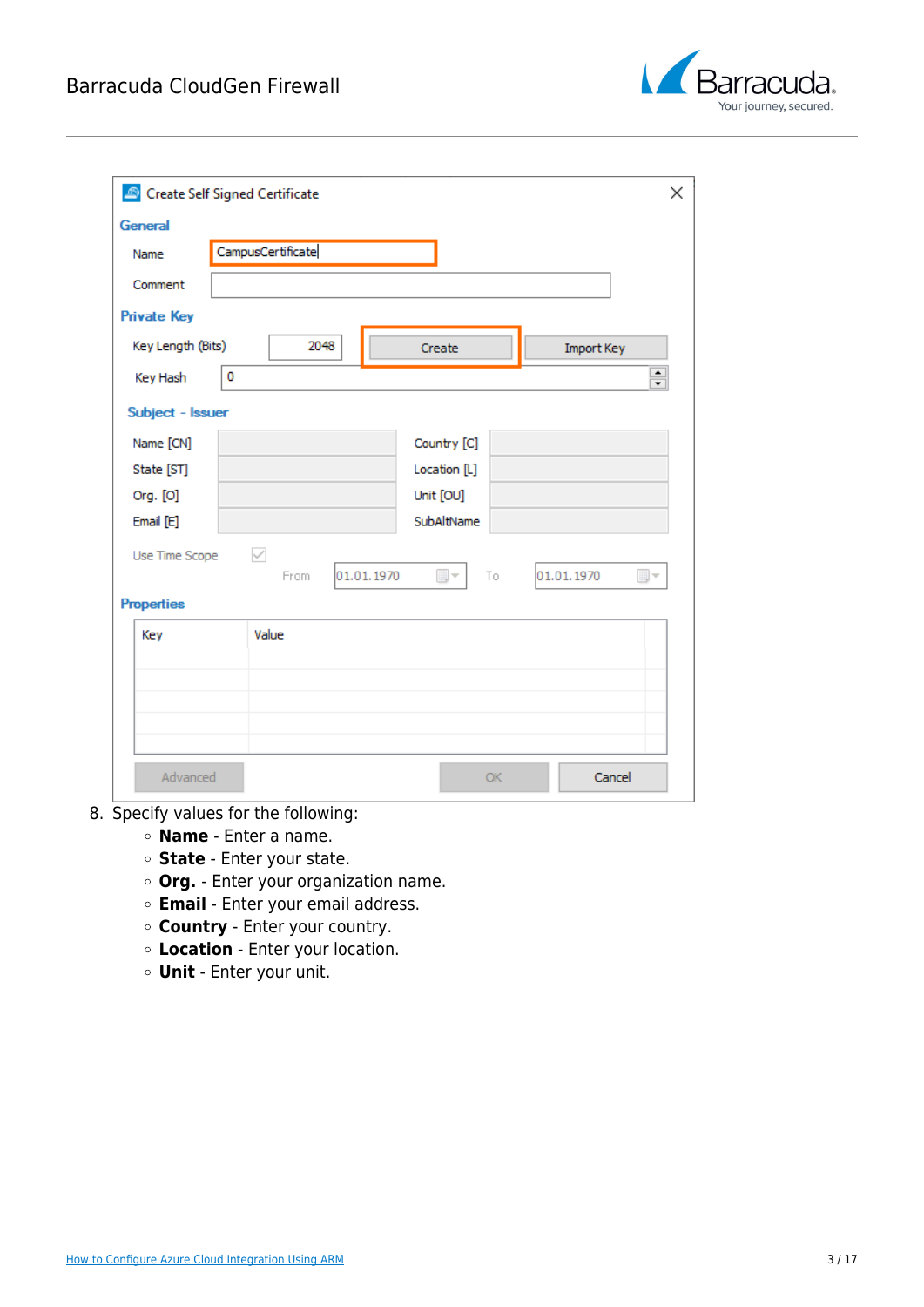

| General            |           |                      |            |              |                         |                                                             |
|--------------------|-----------|----------------------|------------|--------------|-------------------------|-------------------------------------------------------------|
| Name               |           | CampusCertificate    |            |              |                         |                                                             |
| Comment            |           |                      |            |              |                         |                                                             |
| <b>Private Key</b> |           |                      |            |              |                         |                                                             |
| Key Length (Bits)  |           | 2048                 |            | Create       |                         | Import Key                                                  |
| Key Hash           |           | NPIMFC (2048 Bits)   |            |              |                         | $\blacktriangle$<br>$\overline{\phantom{0}}$                |
| Subject - Issuer   |           |                      |            |              |                         |                                                             |
| Name [CN]          | CampusCGF |                      |            | Country [C]  | AT                      |                                                             |
| State [ST]         | Vienna    |                      |            | Location [L] | Vienna                  |                                                             |
| Org. [O]           | Campus    |                      |            | Unit [OU]    | $\overline{\mathbf{3}}$ |                                                             |
| Email [E]          |           | campus@barracuda.com |            | SubAltName   |                         |                                                             |
| Use Time Scope     |           |                      |            |              |                         |                                                             |
|                    |           | From                 | 01.01.1970 | ⊞∽           | To                      | 19.01.2038<br>⊞∽                                            |
| <b>Properties</b>  |           |                      |            |              |                         |                                                             |
| Key                |           | Value                |            |              |                         |                                                             |
| Fingerprint (SH    |           |                      |            |              |                         | 7C:6B:D0:78:F8:EA:97:AA:C1:6F:B7:25:9F:BC:7F:13:9A:30:73:2B |
| Fingerprint (SH    |           |                      |            |              |                         | 61:6C:E2:E0:21:B0:55:D2:91:BA:33:65:2E:18:81:2B:D8:3A:A8:59 |
|                    |           |                      |            |              |                         |                                                             |
|                    |           |                      |            |              |                         |                                                             |

- 9. Click **OK**.
- 10. The **Certificate Store** section opens.
- 11. Click **Send Changes**.
- 12. Click **Activate**.
- 13. In the **Certificate Store** section, double-click on the certificate you just created to expand it.
- 14. Select the first entry and right-click it.

| <b>Certificate Store</b><br>l=J |           |               |           |
|---------------------------------|-----------|---------------|-----------|
| Name                            | Subject   | <b>Issuer</b> | Is CA Has |
| 4 CampusCertificate             |           |               |           |
|                                 | CampusCGF | CampusCGF     |           |

15. Select **Export the selected Certificate** and **to File**.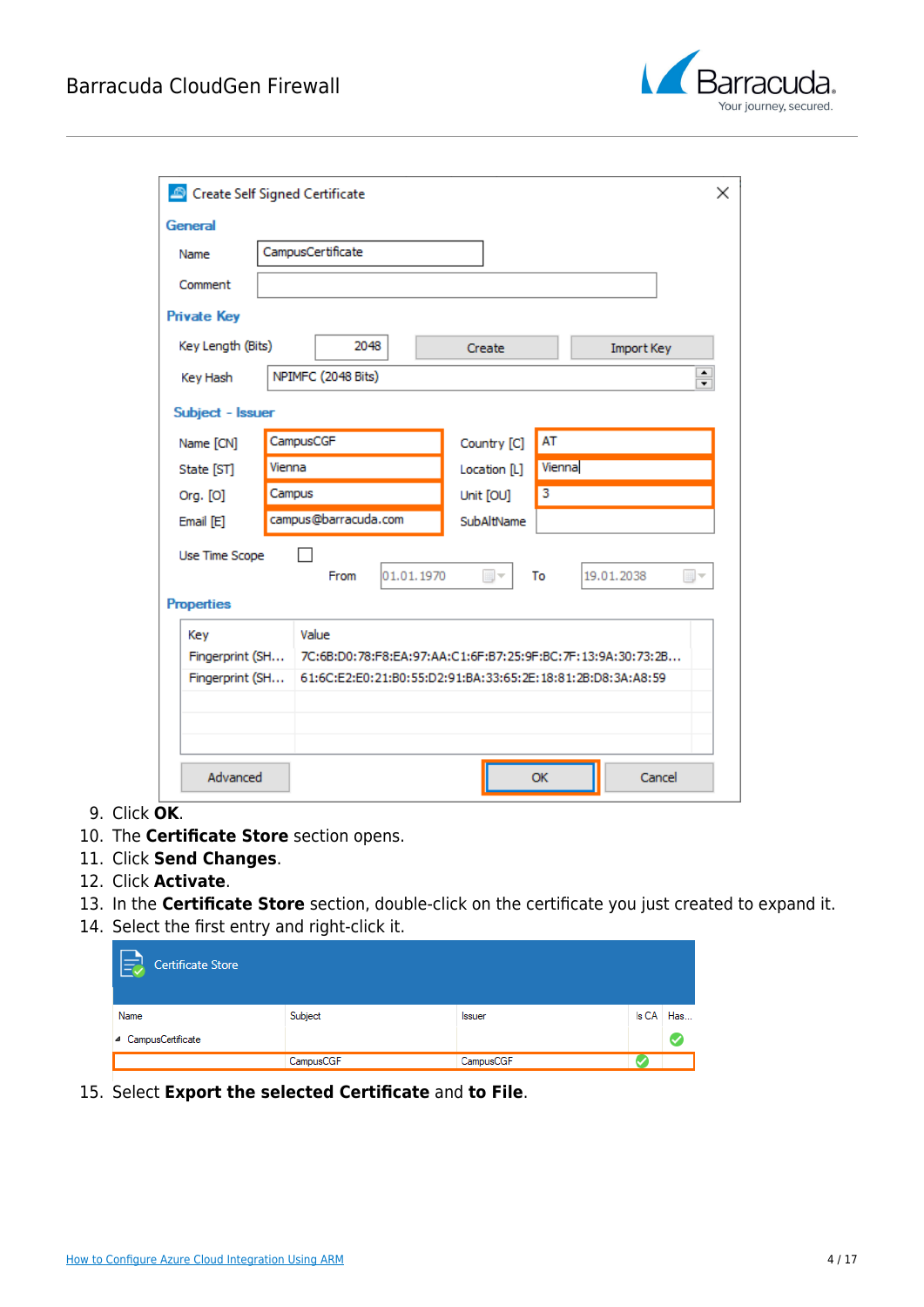

| <b>Certificate Store</b> |                                 |                    |              |   |                   |
|--------------------------|---------------------------------|--------------------|--------------|---|-------------------|
| Name                     | Subject                         |                    | Issuer       |   | Is CA Has Expires |
| ▲ CampusCertificate      |                                 |                    |              |   | Ø                 |
|                          | $C = 1$                         |                    | CampusCGF    | Ø | 19.01.2038        |
|                          | <b>Show Certificate</b>         |                    |              |   |                   |
|                          | Export the selected Certificate |                    | to Clipboard |   |                   |
|                          | <b>Show Filter</b>              | <ctrl q=""></ctrl> | to File      |   |                   |
|                          | Find                            | <ctrl f=""></ctrl> |              |   |                   |
|                          | <b>Expand All</b>               |                    |              |   |                   |
|                          | Collapse All                    |                    |              |   |                   |
|                          |                                 |                    |              |   |                   |
|                          | Copy List to Clipboard          |                    |              |   |                   |
|                          | Copy selected to Clipboard      |                    |              |   |                   |
|                          | <b>Export to File</b>           |                    |              |   |                   |
|                          | <b>Print List</b>               |                    |              |   |                   |
|                          | Columns                         | $\rightarrow$      |              |   |                   |

16. Save the certificate as a \*.cer file.

| Save As<br>౨                                    |                                                                                      |                                      | ×                                                                                             |
|-------------------------------------------------|--------------------------------------------------------------------------------------|--------------------------------------|-----------------------------------------------------------------------------------------------|
| Save in:                                        | 晉<br>Documents<br>$\checkmark$                                                       | ●まず皿▼                                |                                                                                               |
| Quick access<br>Desktop<br>Libraries<br>This PC | Name<br><b>Custom Office Templates</b><br><b>OneNote Notebooks</b><br>Snagit<br>Zoom | <b>Status</b><br>☺<br>$\circledcirc$ | Date modified<br>19.11.2020 14:53<br>19.10.2020 15:21<br>19.11.2020 23:04<br>05.02.2021 09:41 |
| Network                                         | $\overline{\phantom{a}}$                                                             |                                      | $\rightarrow$                                                                                 |
|                                                 | CampusCert<br>File name:                                                             |                                      | Save                                                                                          |
|                                                 | Certificate File (*.cer)<br>Save as type:                                            |                                      | Cancel                                                                                        |

17. Repeat the last step and save the file as \*.pem file as well.

#### **Step 1.2 Create the Azure Management Certificate on the CLI via SSH**

Follow this step to create the management certificate using the CLI via SSH. Note: Skip this step if you already created a certificate in Barracuda Firewall Admin.

- 1. Log into the firewall via ssh.
- 2. Create the certificate:

```
openssl req -x509 -nodes -days 1095 -newkey rsa:2048 -keyout arm.pem -
out arm.pem
```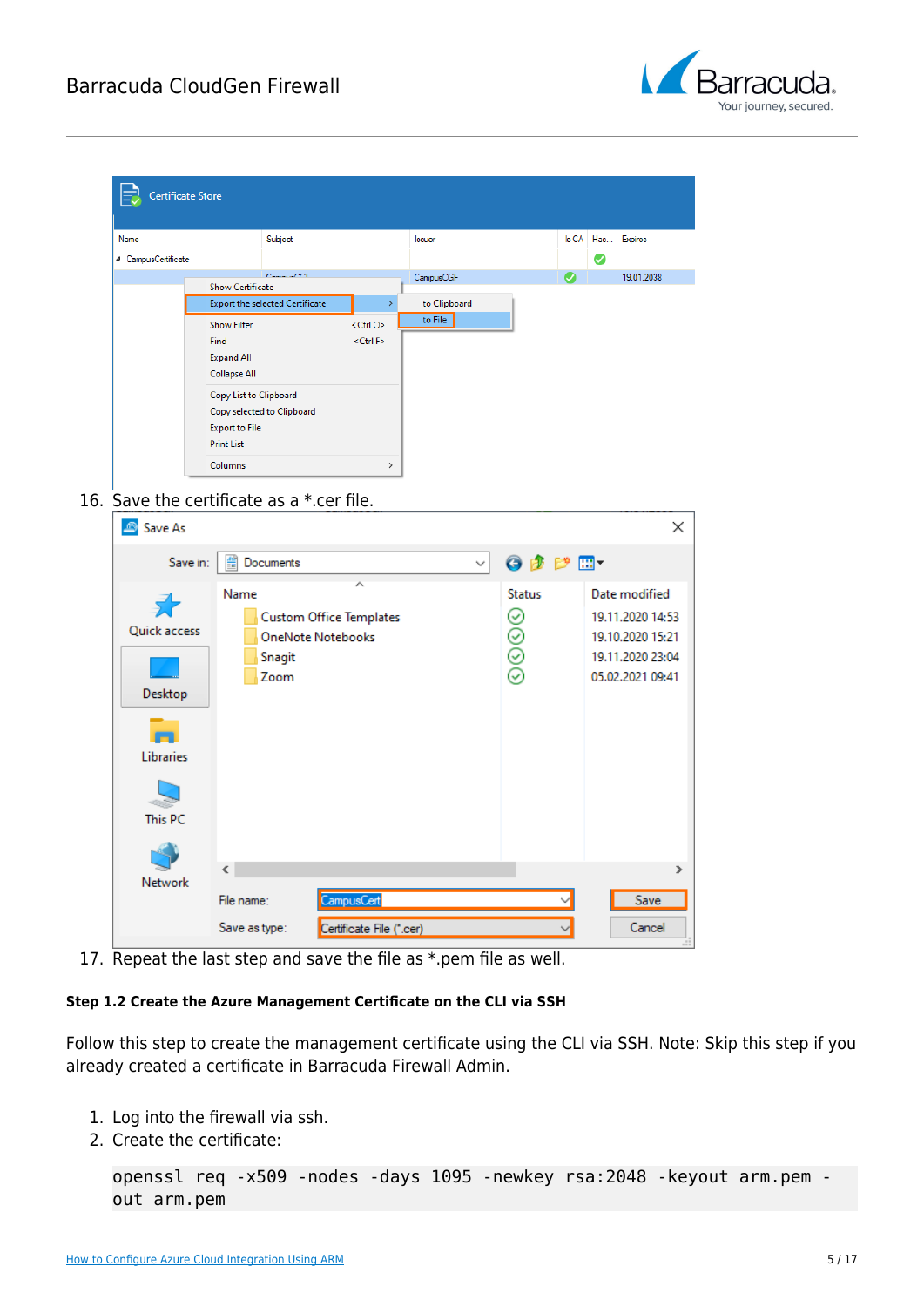

- 3. Answer the questions at the prompt. The **Common Name** is used to identify this certificate in the Azure web interface.
- 4. Convert the certificate to CER, as required by Azure:

```
openssl x509 -inform pem -in arm.pem -outform der -out arm.cer
```
5. Extract the RSA key:

```
openssl rsa -in arm.pem -out arm.key.pem
```
You now have three certificates: arm.pem, arm.key.pem and arm.cer. Use the download function to save these somewhere safe on your device.

#### **Step 2. Create a Microsoft Azure Service Principal**

Create a service principal in Microsoft Azure and configure to authenticate with a certificate.

- 1. Go to the Azure portal: [https://portal.azure.com](https://portal.azure.com/)
- 2. In the left menu, click **All services** and search for **Azure Active Directory**.
- 3. Click **Azure Active Directory**.
- 4. In the left menu of the **Azure Active Directory** blade, click **App registration s**.
- 5. Click **New registration**.



- 6. The **Register an application** blade opens. Specify values for the following:
	- **Name** Enter a name for the application registration.
		- **Supported account types**  Select **Accounts in this organizational directory only (<your directory name> only - Single tenant)**. If you have multiple Azure Active Directory accounts, select **Accounts in any organizational directory (Any Azure AD directory - Multitenant)**.
		- **Redirect URI (optional)**  Leave this field blank.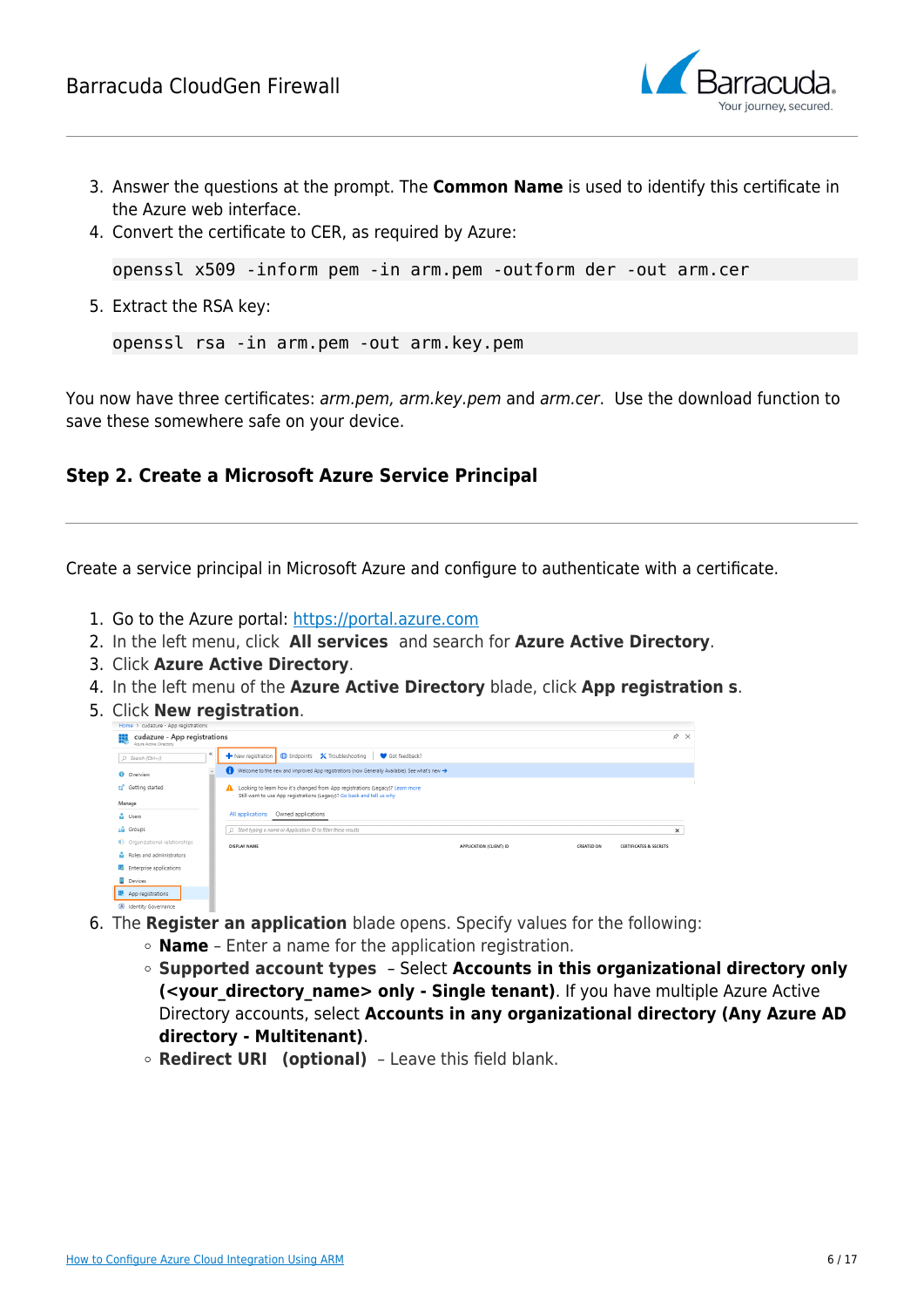

| The user-facing display name for this application (this can be changed later).<br>BarracudaCGFApp<br>Supported account types<br>Who can use this application or access this API?<br>$\odot$<br>Accounts in this organizational directory only (cudazure only - Single tenant)<br>Accounts in any organizational directory (Any Azure AD directory - Multitenant)<br>Personal Microsoft accounts only<br>Help me choose<br>Redirect URI (optional) | Accounts in any organizational directory (Any Azure AD directory - Multitenant) and personal Microsoft accounts (e.g. Skype, Xbox)<br>We'll return the authentication response to this URI after successfully authenticating the user. Providing this now is optional and it can be<br>changed later, but a value is required for most authentication scenarios.<br>Web<br>e.g. https://example.com/auth<br>$\checkmark$ | * Name |  |
|---------------------------------------------------------------------------------------------------------------------------------------------------------------------------------------------------------------------------------------------------------------------------------------------------------------------------------------------------------------------------------------------------------------------------------------------------|--------------------------------------------------------------------------------------------------------------------------------------------------------------------------------------------------------------------------------------------------------------------------------------------------------------------------------------------------------------------------------------------------------------------------|--------|--|
|                                                                                                                                                                                                                                                                                                                                                                                                                                                   |                                                                                                                                                                                                                                                                                                                                                                                                                          |        |  |
|                                                                                                                                                                                                                                                                                                                                                                                                                                                   |                                                                                                                                                                                                                                                                                                                                                                                                                          |        |  |
|                                                                                                                                                                                                                                                                                                                                                                                                                                                   |                                                                                                                                                                                                                                                                                                                                                                                                                          |        |  |
|                                                                                                                                                                                                                                                                                                                                                                                                                                                   |                                                                                                                                                                                                                                                                                                                                                                                                                          |        |  |
|                                                                                                                                                                                                                                                                                                                                                                                                                                                   |                                                                                                                                                                                                                                                                                                                                                                                                                          |        |  |
|                                                                                                                                                                                                                                                                                                                                                                                                                                                   |                                                                                                                                                                                                                                                                                                                                                                                                                          |        |  |
|                                                                                                                                                                                                                                                                                                                                                                                                                                                   |                                                                                                                                                                                                                                                                                                                                                                                                                          |        |  |
|                                                                                                                                                                                                                                                                                                                                                                                                                                                   |                                                                                                                                                                                                                                                                                                                                                                                                                          |        |  |
|                                                                                                                                                                                                                                                                                                                                                                                                                                                   |                                                                                                                                                                                                                                                                                                                                                                                                                          |        |  |
|                                                                                                                                                                                                                                                                                                                                                                                                                                                   |                                                                                                                                                                                                                                                                                                                                                                                                                          |        |  |
|                                                                                                                                                                                                                                                                                                                                                                                                                                                   |                                                                                                                                                                                                                                                                                                                                                                                                                          |        |  |
|                                                                                                                                                                                                                                                                                                                                                                                                                                                   |                                                                                                                                                                                                                                                                                                                                                                                                                          |        |  |
|                                                                                                                                                                                                                                                                                                                                                                                                                                                   |                                                                                                                                                                                                                                                                                                                                                                                                                          |        |  |
|                                                                                                                                                                                                                                                                                                                                                                                                                                                   |                                                                                                                                                                                                                                                                                                                                                                                                                          |        |  |

#### 8. Click **Register**.

- 9. The newly registered application opens automatically when it is finished.
- 10. In the left menu, click **Certificates & secrets** .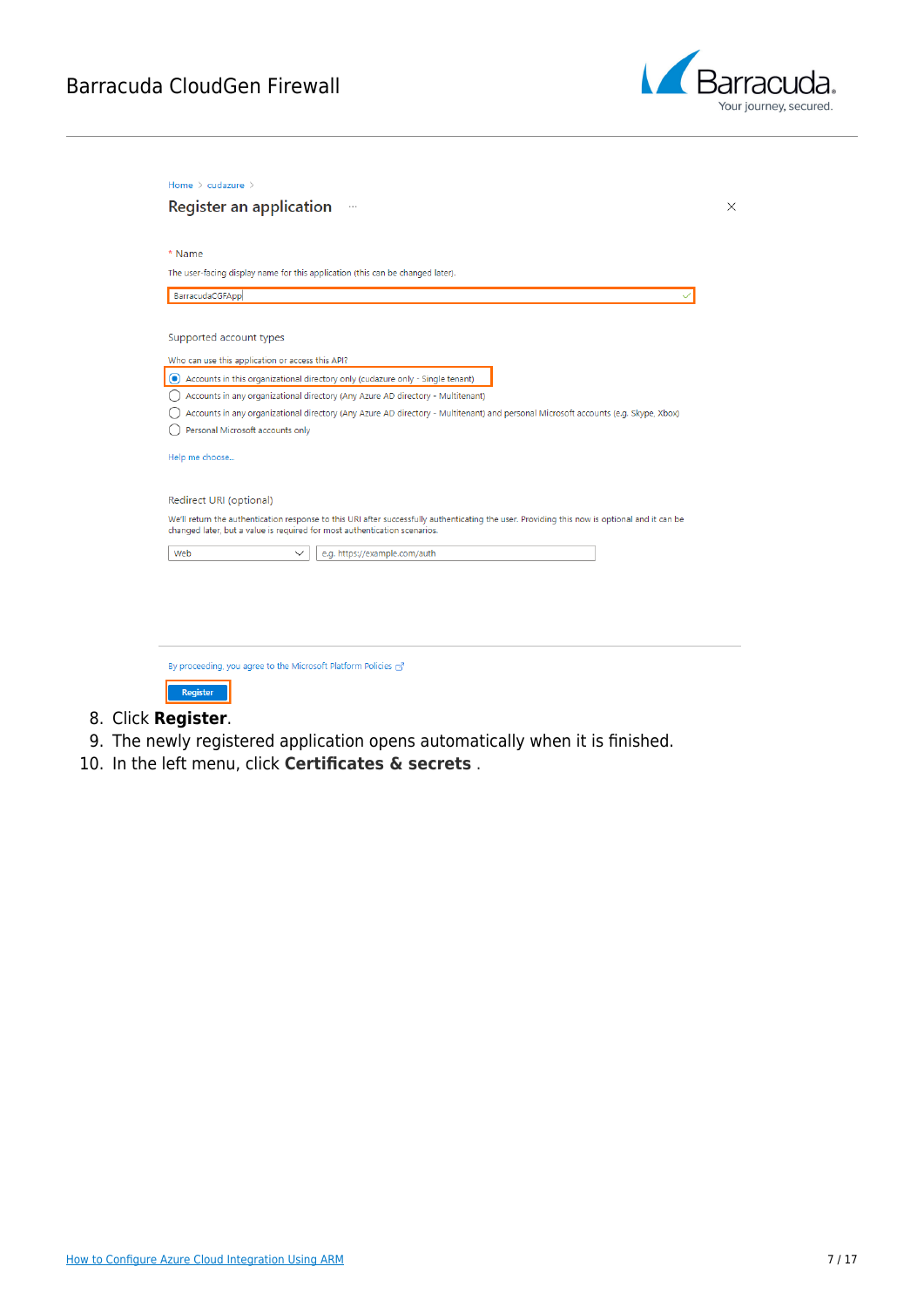



- 12. The **Upload Certificate** window opens. Select the \*.cer file created in Step 1 and click **Add** .
- 13. After the upload is complete, the certificate is displayed in the list.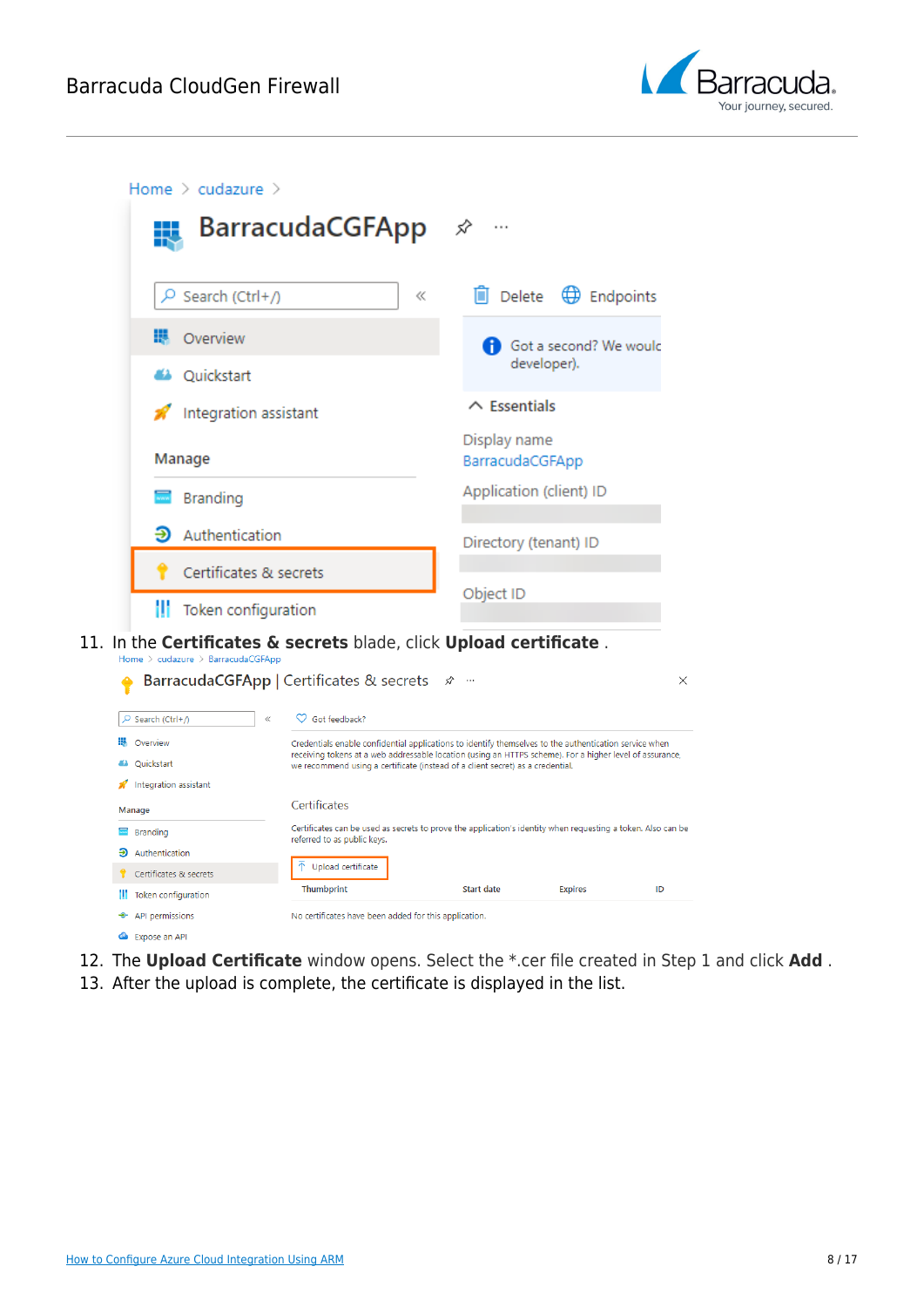

| Search (Ctrl+/)<br>Q     | $\ll$ | Got feedback?                                                                                                                                                                              |                   |                |            |
|--------------------------|-------|--------------------------------------------------------------------------------------------------------------------------------------------------------------------------------------------|-------------------|----------------|------------|
| Overview                 |       | Credentials enable confidential applications to identify themselves to the authentication service when                                                                                     |                   |                |            |
| Ouickstart<br>44         |       | receiving tokens at a web addressable location (using an HTTPS scheme). For a higher level of assurance,<br>we recommend using a certificate (instead of a client secret) as a credential. |                   |                |            |
| Integration assistant    |       |                                                                                                                                                                                            |                   |                |            |
| Manage                   |       | Certificates                                                                                                                                                                               |                   |                |            |
| Branding                 |       | Certificates can be used as secrets to prove the application's identity when requesting a token. Also can be<br>referred to as public keys.                                                |                   |                |            |
| ூ<br>Authentication      |       |                                                                                                                                                                                            |                   |                |            |
| Certificates & secrets   |       | Upload certificate<br>个                                                                                                                                                                    |                   |                |            |
| Token configuration<br>ш |       | Thumbprint                                                                                                                                                                                 | <b>Start date</b> | <b>Expires</b> | ID         |
| API permissions<br>-     |       | 69A132B4CB4300063400FB1BB0330                                                                                                                                                              | 1/1/1970          | 1/19/2038      | 2bcf87c7-7 |
| Expose an API<br>๛       |       |                                                                                                                                                                                            |                   |                |            |
| App roles   Preview      |       |                                                                                                                                                                                            |                   |                |            |

- 14. Click **Overview** .
- 15. In the **Overview** blade, copy the **Application (client) ID** and the **Directory (tenant) ID** and insert both into a text editor. You will need this information later.<br>
Home >

| <b>BarracudaCGFApp</b><br>₩    | ☆<br>$\cdots$                                                              |                             | X |
|--------------------------------|----------------------------------------------------------------------------|-----------------------------|---|
| $\rho$ Search (Ctrl+ $\Lambda$ | $\bigoplus$ Endpoints<br>П<br>Delete<br><b>A</b> Preview features<br>$\ll$ |                             |   |
| 摄<br>Overview                  | $\land$ Essentials                                                         |                             |   |
| Quickstart<br>44               | Display name                                                               | : BarracudaCGFApp           |   |
| Integration assistant          | Application (client) ID                                                    |                             |   |
|                                | Directory (tenant) ID                                                      |                             |   |
| Manage                         | Object ID                                                                  |                             |   |
| 忈<br>Branding                  | Supported account types                                                    | : My organization only      |   |
| Ð<br>Authentication            | Redirect URIs                                                              | : Add a Redirect URI        |   |
| Certificates & secrets         | <b>Application ID URI</b>                                                  | : Add an Application ID URI |   |
| Token configuration            | Managed application in local directory                                     | : BarracudaCGFApp           |   |

**Step 3. Assigning the Permissions**

- 1. Go to the Azure portal: [https://portal.azure.com](https://portal.azure.com/)
- 2. G o to the Resource Group that contains the VNET and User Defined Routes of the CloudGen Firewall.
- 3. In the left menu, select **Access Control (IAM)**.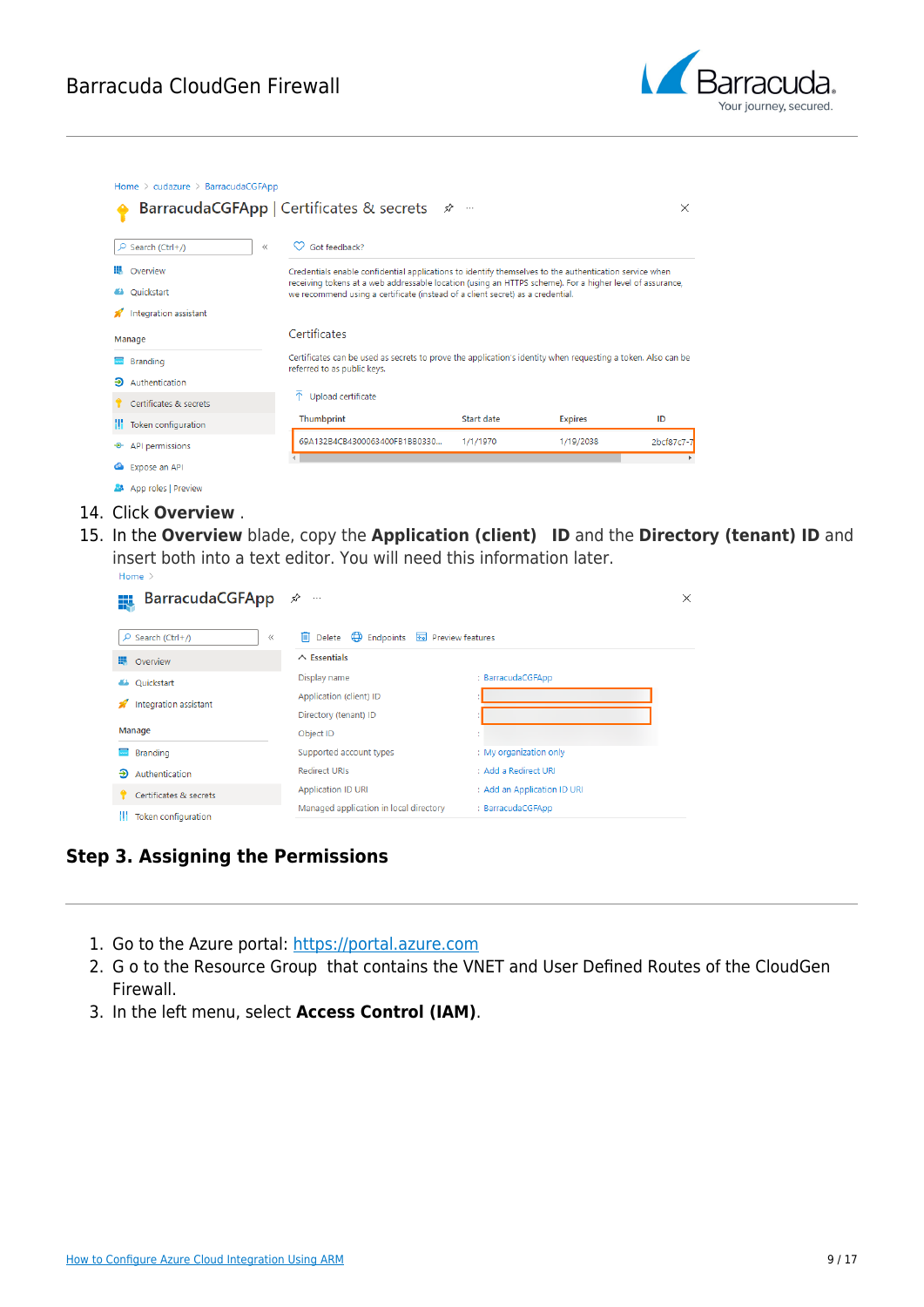

| Virtual network                                       |                                                                                                                                                   |                                                                                                                         |
|-------------------------------------------------------|---------------------------------------------------------------------------------------------------------------------------------------------------|-------------------------------------------------------------------------------------------------------------------------|
| O Search (Ctrl+/)                                     | $+$ Add $\vee$ Download role assignments $\equiv$ Edit columns $\circlearrowright$ Refresh $\mid$ $\times$ Remove $\mid \heartsuit$ Got feedback? |                                                                                                                         |
| <- > Overview                                         | Role assignments<br>Deny assignments<br>Check access<br>Roles                                                                                     | Classic administrators                                                                                                  |
| $\Box$ Activity log                                   |                                                                                                                                                   |                                                                                                                         |
| P <sub>R</sub> Access control (IAM)<br>$\bullet$ Tags | My access<br>View my level of access to this resource                                                                                             |                                                                                                                         |
| Diagnose and solve problems                           | View my access                                                                                                                                    | Grant access to this resource<br>Grant access to resources by assigning a role.                                         |
|                                                       | <b>Check access</b>                                                                                                                               |                                                                                                                         |
| Settings                                              | Review the level of access a user, group, service principal, or<br>managed identity has to this resource. Learn more of                           |                                                                                                                         |
| <-> Address space<br>Connected devices                | Find $\odot$                                                                                                                                      | <b>Add role assignments</b><br>Learn more [2]                                                                           |
| <-> Subnets                                           | User, group, or service principal<br>$\checkmark$                                                                                                 |                                                                                                                         |
| <b>DDoS</b> protection                                | Search by name or email address                                                                                                                   | View access to this resource                                                                                            |
| 4. Click $+$ Add.                                     |                                                                                                                                                   |                                                                                                                         |
| Dashboard > Campus-CGF-VNET<br>Virtual network        | <b>Campus-CGF-VNET</b>   Access control (IAM)                                                                                                     |                                                                                                                         |
| $O$ Search (Ctrl+/)                                   | $+$ Add<br>$\ll$                                                                                                                                  | Download role assignments $\equiv$ Edit columns                                                                         |
| 5. Select Add role assignment.<br>« Overview          | Add role assignment                                                                                                                               |                                                                                                                         |
| Activity log                                          | Add co-administrator                                                                                                                              | Deny assignmer<br>Roles<br>hts                                                                                          |
| Access control (IAM)                                  | My access                                                                                                                                         |                                                                                                                         |
| Tags                                                  | View my level of access to this resource.                                                                                                         |                                                                                                                         |
| Diagnose and solve problems                           | <b>View my access</b>                                                                                                                             |                                                                                                                         |
| Settings                                              | <b>Check access</b>                                                                                                                               |                                                                                                                         |
| <-> Address space                                     |                                                                                                                                                   | Review the level of access a user, group, service principal, or<br>managed identity has to this resource. Learn more of |
| Connected devices<br>ଙ                                | Find $\odot$                                                                                                                                      |                                                                                                                         |

- 6. The **Add role assignment** window opens. Specify values for the following:
	- **Role**  Select **Network Contributor**.
	- **Assign Access to** Select **User, group, or service principal**.
	- **Select**  Enter the name of the application created in Step 2 and click on its entry in the list.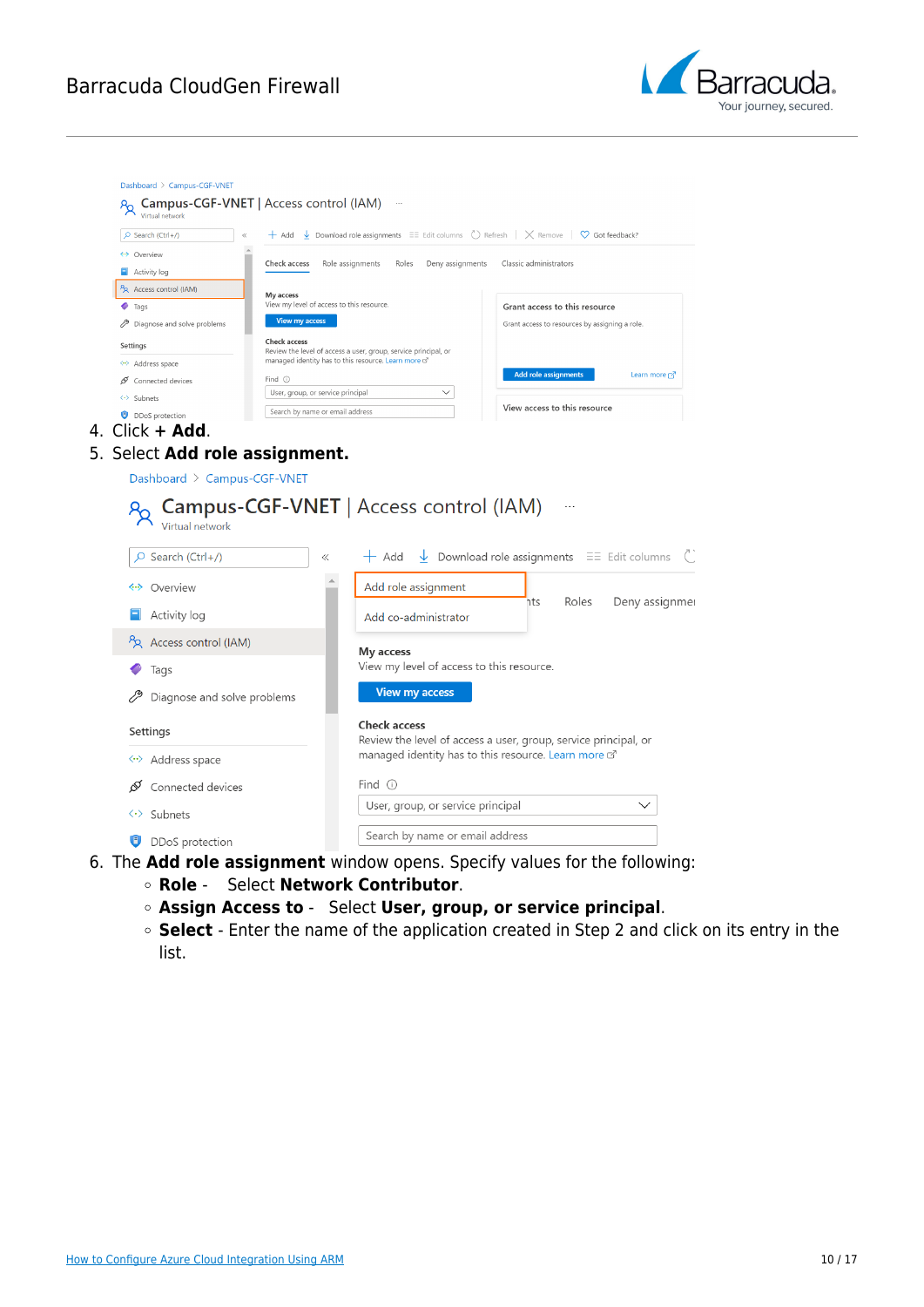

| Add role assignment                                                 |        |
|---------------------------------------------------------------------|--------|
| Role $\odot$                                                        |        |
| Network Contributor 1                                               |        |
| Assign access to $\odot$                                            |        |
| User, group, or service principal                                   |        |
| Select <sup>(j)</sup>                                               |        |
| barracudaCGFApp                                                     |        |
| No users, groups, or service principals found.<br>Selected members: |        |
| BarracudaCGFApp                                                     | Remove |
| <b>Discard</b><br><b>Save</b>                                       |        |

7. Click **Save**.

This role is sufficient for the firewall to manage the route tables. If you want the firewall to monitor the IP Forwarding setting of its network interfaces as well, you must add the role **Virtual Machine Contributor**. Repeat Step 3 and select **Virtual Machine Contributor**.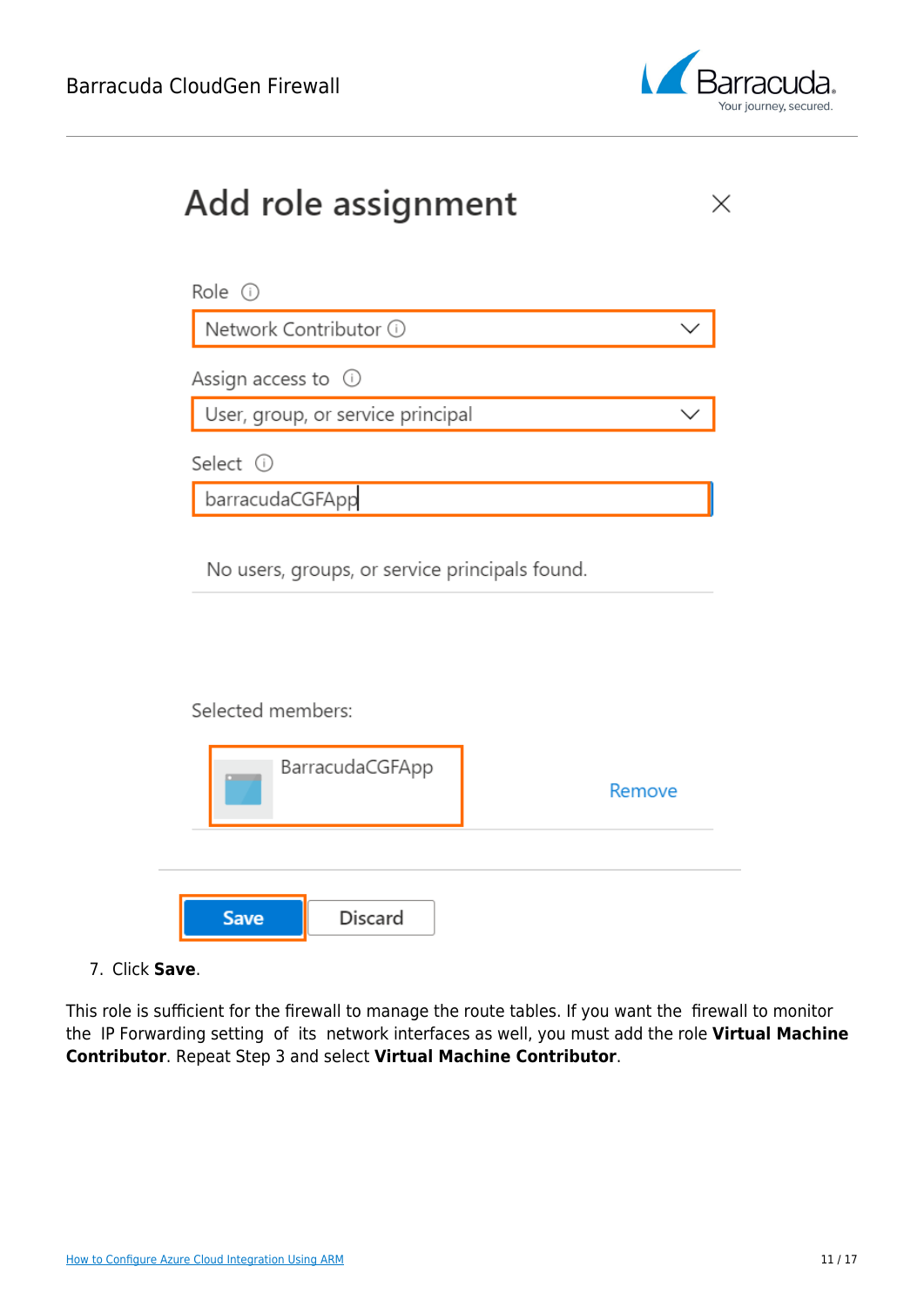

 $\times$ 

# Add role assignment

| Role $\odot$                      |  |
|-----------------------------------|--|
| Virtual Machine Contributor ①     |  |
| Assign access to $\odot$          |  |
| User, group, or service principal |  |
| Select ①                          |  |
| Barracudacgf                      |  |

No users, groups, or service principals found.

Selected members:

|             | BarracudaCGFApp | Remove |
|-------------|-----------------|--------|
|             |                 |        |
| <b>Save</b> | Discard         |        |

#### **Step 4. Get the Subscription ID**

- 1. Log into the Azure portal: [https://portal.azure.com](https://portal.azure.com/)
- 2. In the left menu, click **Subscriptions**.
- 3. Copy the **Subscription ID** in the **Subscription ID** column.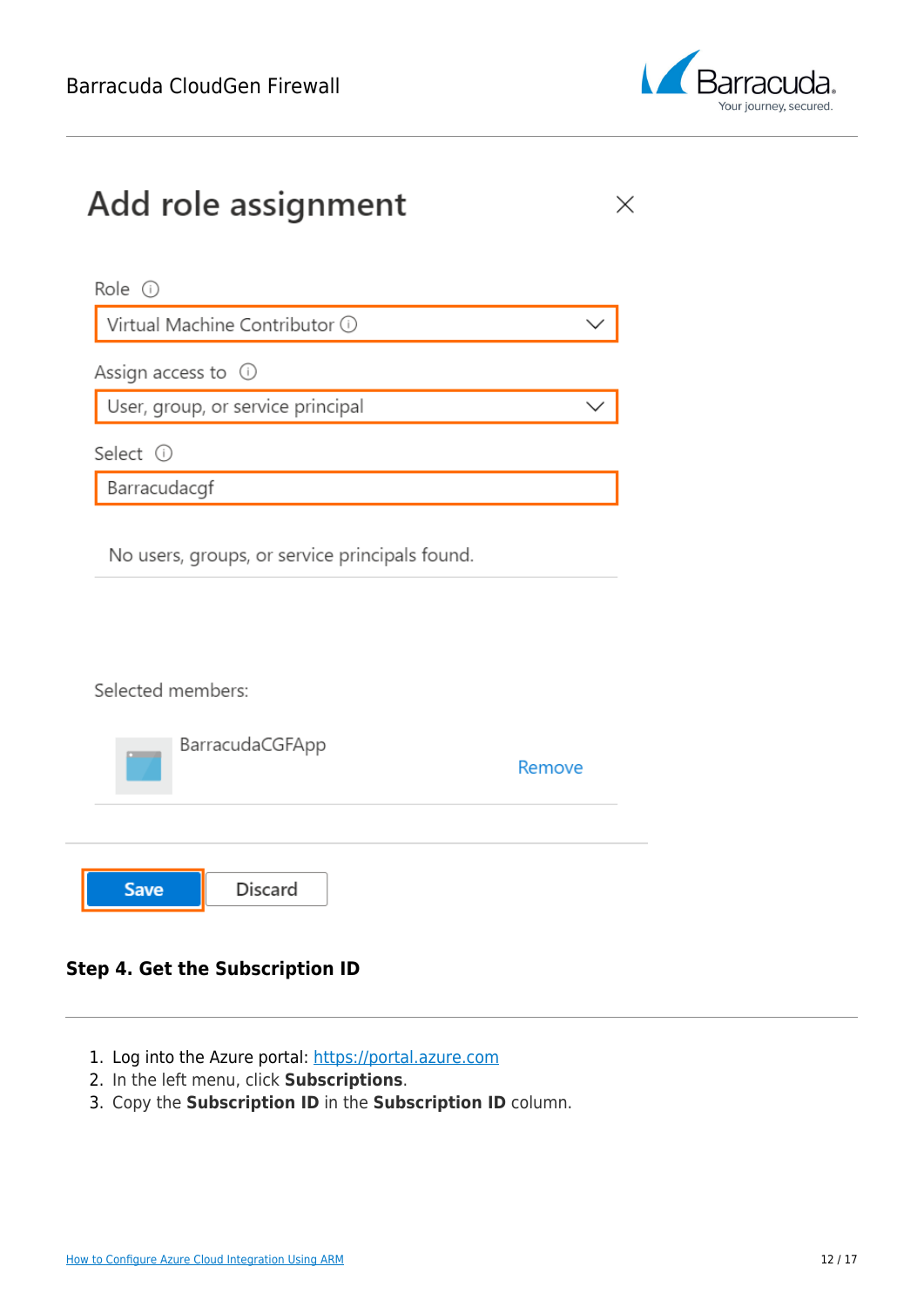

| <b>Subscriptions</b><br>cudazure |                                                                                 |              |                     |  |
|----------------------------------|---------------------------------------------------------------------------------|--------------|---------------------|--|
| $H$ Add                          |                                                                                 |              |                     |  |
|                                  | Showing subscriptions in cudazure. Don't see a subscription? Switch directories |              |                     |  |
| My role $\oplus$                 |                                                                                 |              | Status <sup>®</sup> |  |
|                                  |                                                                                 |              |                     |  |
| 7 selected                       |                                                                                 | $\checkmark$ | 3 selected          |  |
|                                  |                                                                                 |              |                     |  |
| Apply                            |                                                                                 |              |                     |  |
|                                  | √ Show only subscriptions selected in the global subscriptions filter (0        |              |                     |  |
| O Search to filter items         |                                                                                 |              |                     |  |

4. Insert the **Subscription ID** in the text editor where you already inserted the **Application (client) ID** and the **Directory (tenant) ID.** You will need these 3 IDs in the Step 5.

#### **Step 5. Configure Cloud Integration on the Firewall**

1. Log into the firewall via Firewall Admin.

- 2. Go to **CONFIGURATION > Configuration Tree > Cloud Integration**.
- 3. Click **Lock**.
- 4. In the left menu, click **Azure Networking**.
- 5. In the Azure Networking section, specify values for the following:
	- **Azure Deployment Type** Select **Azure Resource Manager**.
	- **Subscription ID** Enter your Subscription ID, retrieved in Step 4.
	- **Tenant ID** Enter your Tenant ID, retrieved in Step 2.
	- **Application ID** Enter your Application ID, retrieved in Step 2.
	- **Resource Group** Enter the name of the resource group containing the VNET and the UDR route table.
	- **Virtual Network Name** Enter the name of the virtual network.
	- **Select Certificate** Select the certificate created in Step 1 from the drop-down list.
	- **Management Key** Click on the settings icon. Select **Import from File** and select the \*.pem file created in Step 1.
	- **Protect IP forward settings** Select **yes**.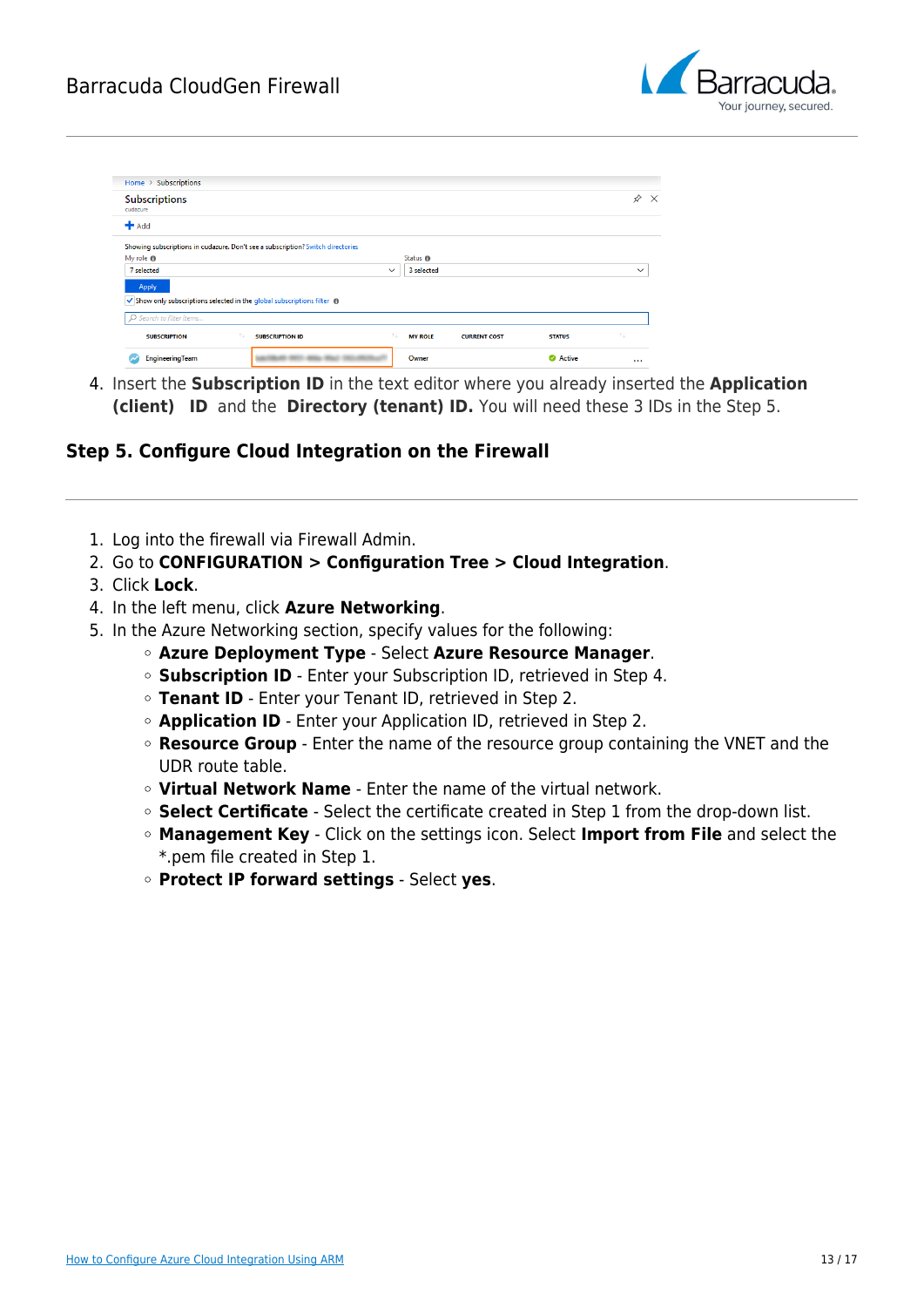

| <b>Azure Networking</b>        |                                              |    |
|--------------------------------|----------------------------------------------|----|
| Azure Deployment Type          | Azure-Resource-Manager-(ARM)<br>$\checkmark$ | Ō. |
| Subscription ID                |                                              | Ē× |
| Tenant ID                      |                                              | Ē× |
| Application ID                 |                                              | Ē× |
| Resource Group                 | catamaniuk-RG-CGF                            | Ē  |
| <b>Virtual Network Name</b>    | catamaniukCGF-VNET                           | Ē× |
| Route Check Interval           | 300                                          | Ē× |
| Select certificate             | ⊛<br>CampusCGF                               |    |
|                                |                                              |    |
| Management Key                 | Hash: FMDJGQ 2048 Bits                       |    |
| Protect IP forwarding settings | yes                                          | E۰ |
|                                |                                              |    |

- 6. Click **Send Changes**.
- 7. Click **Activate**.

#### **Step 6. Configure Azure Environment**

If your firewall is running in a non-default Azure environment, such as Azure Germany, govcloud , Azure China, or Azure Stack, you must configure the Azure environment. Otherwise, you can skip this step.

- 1. Log into the firewall via Firewall Admin.
- 2. Go to **CONFIGURATION > Configuration Tree > Cloud Integration**.
- 3. Click **Lock**.
- 4. In the left menu, click **Configuration mode** and click **Switch to Advanced.**
- 5. In the left menu, click **Azure Networking**. Then, specify values for the following:
- 6. **Azure Environment** Select the Azure Environment from the drop-down menu. Select **Explicit** if your environment is not listed in the drop-down menu. If you have selected **Explicit**, you must provide the following configuration:
	- **Service Management URL** Enter the Service Management URL.
	- **Resource Manager URL** Enter the Resource Manager URL.
	- **Active Directory Authority** Enter the Active Directory Authority.
	- **Token Issuer Service URL** Enter the Token Issuer Service URL.
	- **Resource** Enter the resource identifier.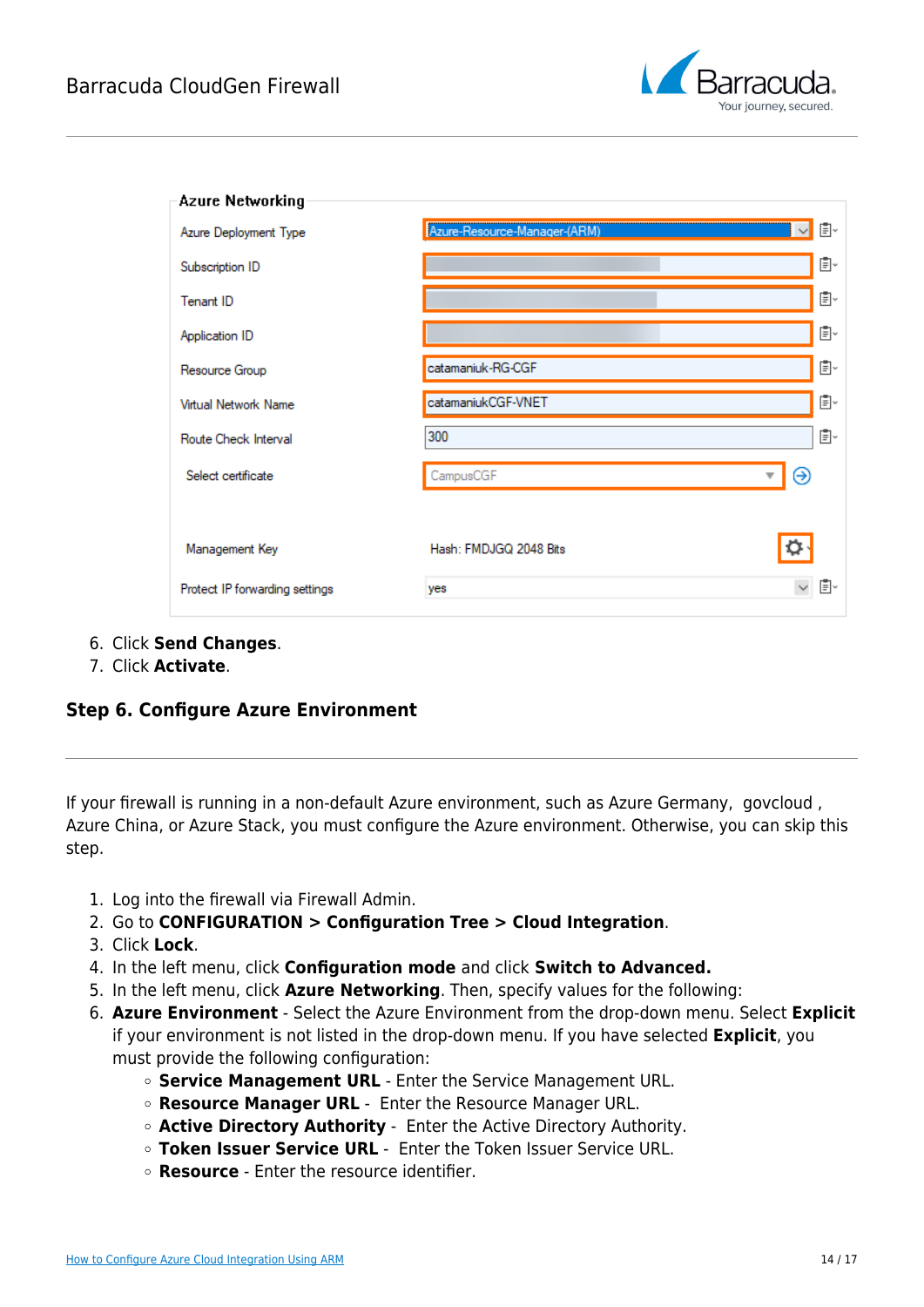

| Configuration<br>$\checkmark$                                            | <b>Azure Networking</b>              |                                     |                    |
|--------------------------------------------------------------------------|--------------------------------------|-------------------------------------|--------------------|
| Azure Networking                                                         | Azure Deployment Type                | Azure-Resource-Manager-(ARM)        | $\checkmark$<br>G. |
| Azure Event Hub<br>Azure OMS                                             | Subscription ID                      |                                     | Ē.                 |
| <b>Azure Virtual WAN</b>                                                 | Tenant ID                            |                                     | Ē                  |
| <b>AWS</b> Integration<br><b>AWS Cloudwatch</b>                          | Application ID                       |                                     | 目。                 |
| <b>AWS Autoscaling</b>                                                   | Resource Group                       | catamaniuk-RG-CGF                   | 目。                 |
|                                                                          | <b>Virtual Network Name</b>          | catamaniukCGF-VNET                  | Ē                  |
| <b>Configuration Mode</b><br>$\checkmark$<br><b>Switch to Basic View</b> | Route Check Interval                 | 300                                 | 目。                 |
|                                                                          | Select certificate                   | CampusCGF                           | ⊝<br>▼             |
|                                                                          |                                      | Hash:                               |                    |
|                                                                          | Management Key                       |                                     | ∽⊅                 |
|                                                                          | Protect IP forwarding settings       | yes                                 | $\checkmark$<br>G. |
|                                                                          | <b>Azure Environment</b>             | Germany                             | ■€<br>$\vee$       |
|                                                                          | <b>Il Service Management URL</b>     | https://management.core.windows.net | ß.                 |
|                                                                          | <b>Il Resource Manager URL</b>       | https://management.azure.com        | Ē.                 |
|                                                                          | <b>Il Active Directory Authority</b> | https://login.windows.net           | 目。                 |
|                                                                          | <b>Token Issuer Service URL</b>      | https://sts.windows.net             | 目。                 |

- 7. Click **Send Changes**.
- 8. Click **Activate**.

#### **Monitoring**

Go to **NETWORK > Azure UDR** to see the UDR routing table for all subnets in the firewall's VNET. Routes using the firewall VM as the next hop are marked with a green icon. This icon changes to red during the UDR HA failover process.

| Interfaces/IPs IPs    | Interfaces   Proxy ARPs   ARPs   Statistics   OSPF   RIP |                  | BGP Switch Info   IPv6 ND Cache   Azure UDR |  |
|-----------------------|----------------------------------------------------------|------------------|---------------------------------------------|--|
| Table / Route         | Prefix                                                   | Next Hop Type    | Mode<br>Next Hop Gateway                    |  |
| <b>DOC-Routetable</b> |                                                          |                  |                                             |  |
| Backend-2-INET        | 0.0.0.0/0                                                | VirtualAppliance | 10.8.1.10                                   |  |
|                       |                                                          |                  |                                             |  |

All activity is logged to the **Box\Control\daemon** log file.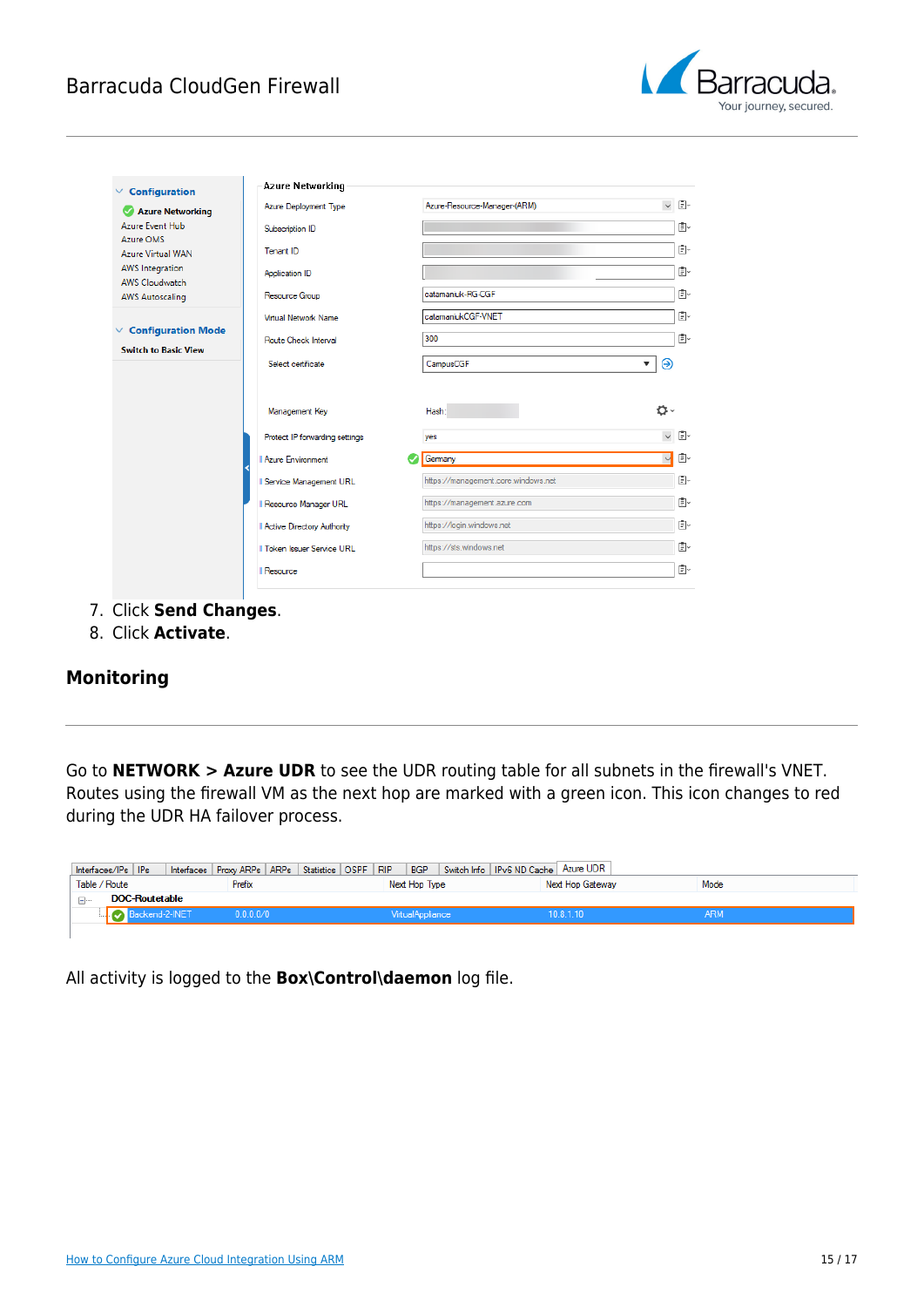

Box\Control\daemon <new Log>

| Select Log File                   | Box\Control\daemon<br>Reload Log File Tree<br>$\checkmark$ |               |          |                                                                                                                                        |  |
|-----------------------------------|------------------------------------------------------------|---------------|----------|----------------------------------------------------------------------------------------------------------------------------------------|--|
| Time                              |                                                            | Type          | TΖ       | Message                                                                                                                                |  |
| ₩ 2016 01 22 10:12:17             |                                                            | <b>Notice</b> | $+00:00$ | control: UDP Handler: Server/Service state changed                                                                                     |  |
| ₩ 2016 01 22 10:12:21             |                                                            | Notice        | $+00:00$ | -------------- Server State Changed ---------------                                                                                    |  |
| 2016 01 22 10:12:21               |                                                            | Info          | $+00:00$ | ----- Server State for VSNGFHA: this=down other=secondary                                                                              |  |
| ₩ 2016 01 22 10:12:21             |                                                            | Notice        | $+00:00$ |                                                                                                                                        |  |
| $\Rightarrow$ 2016 01 22 10:12:21 |                                                            | <b>Notice</b> | $+00:00$ | Public Key for secondary boxlP 10.8.1.20 server VSNGFHA present                                                                        |  |
| 2016 01 22 10:12:32               |                                                            | Info          | $+00:00$ | control: Send session poll request status to master 10.8.10.10                                                                         |  |
| $\Rightarrow$ 2016 01 22 10:12:35 |                                                            | Notice        | $+00:00$ | control: UDP Handler: Server/Service state changed                                                                                     |  |
| 2016 01 22 10:12:35               |                                                            | Info          | $+00:00$ | control: Send status poll request status to master 10.8.10.10                                                                          |  |
| 2016 01 22 10:12:35               |                                                            | Info          | $+00:00$ | control: Send session poll request status to master 10.8.10.10                                                                         |  |
| 2016 01 22 10:12:36               |                                                            | Info          | $+00:00$ | control: route Backend-2-INET in route table DOC-Routetable successfully updated (old gateway IP: 10.8.1.20 new gateway IP: 10.8.1.10) |  |